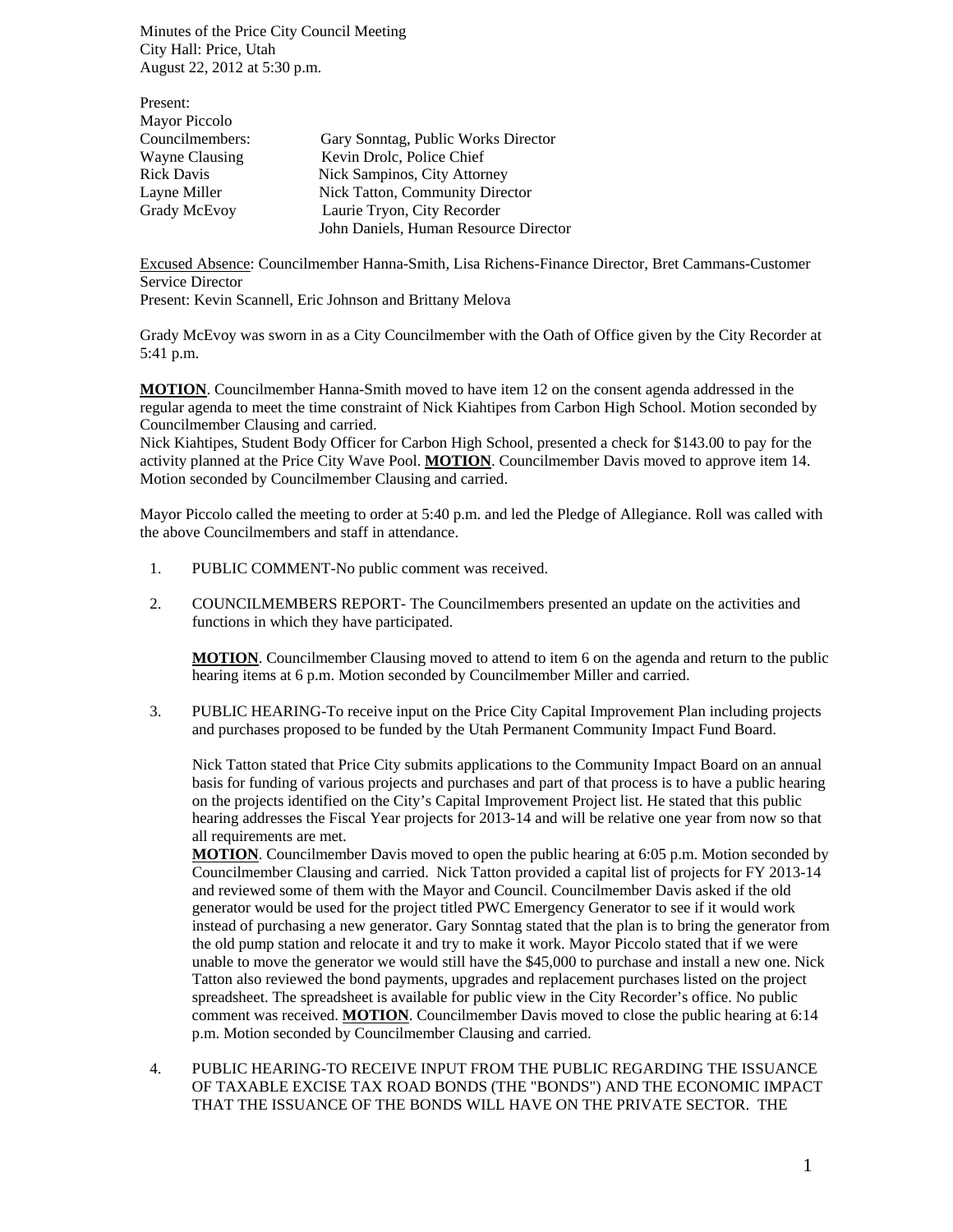BONDS TO BE ISSUED IN THE AGGREGATE PRINCIPAL AMOUNT OF NOT MORE THAN \$300,000 TO BE ISSUED FOR THE PURPOSES OF (i) FINANCING THE ACQUISITION AND CONSTRUCTION OF ROAD IMPROVEMENTS AND RELATED MATTERS; (ii) PAYING COSTS ASSOCIATED WITH THE ISSUANCE OF THE BONDS.

Bond Counsel, Eric Johnson of Blaisdell and Church stated that the public hearing is to announce the bonds to be issued in the amount of not more than \$300,000 for financing the construction of road improvements in Price City and to receive comments from the public. He stated that the City has permission from the Community Impact Board to borrow \$25,000 per year beginning July 1, 2013 for a total of \$225,000 with no interest but he recommends that the City pay off the bond as soon as possible and create a reserve fund within six years to use for the final payment. **MOTION**. Councilmember Davis moved to open the public hearing at 6:18 p.m. Motion seconded by Councilmember McEvoy and carried. No public comment was received. No staff or public comment was received. **MOTION**. Councilmember Davis moved to close the public hearing at 6:19 p.m. Motion seconded by Councilmember McEvoy and carried.

5. RESOLUTION 2012-19-CONSIDERATION OF THE ADOPTION OF A RESOLUTION AUTHORIZING THE \$225,000 TAXABLE EXCISE TAX ROAD BONDS, SERIES 2012, FOR ROAD AND STREET IMPROVEMENTS AND RELATED MATTERS. Eric Johnson asked Gary Sonntag how quickly the City would begin the project. Mr. Sonntag stated Spring of 2013. **MOTION**. Councilmember Davis moved to approve Resolution 2012-19 authorizing issuance of the \$225,000 taxable excise tax road bonds, series 2012 for road and street improvements and related matters. Motion seconded by Councilmember Clausing. Mayor Piccolo asked for a roll call vote: Councilmember Miller-YEA Councilmember Davis-YEA Councilmember Clausing-YEA Councilmember McEvoy-YEA Motion carried.

PLANNING AND ZONING COMMISSION-Nick Tatton reported that the Planning and Zoning Commission gave the following recommendations on the applications for Conditional Use Permits:

6. Conditional Use Permit

a. Site Plan Amendment- Circle K Storage-850 S. Carbon Ave. –Final approval with conditions: a. Procurement of a valid Price City Building Permit and all building erection and construction under the

- auspices of said building permit finding that properly permitted and inspected commercial construction protects the health, safety and welfare of the public;
- b. Compliance with all Code requirements relative to storage facilities including hard surfacing of the property within two (2) years, site fencing, fire truck access, lighting, etc. finding that construction and development in compliance with the Code protects community property values and is consistent with the Price City General Plan;
- c. Emergency access gate, to remain locked with the exception of an emergency situation, located in the Fairgrounds Road (west) fence line to accommodate emergency vehicle entrance to the overall site finding that secondary site access for emergency vehicles protects property values and the health, safety and welfare of the community;
- d. Completion of a storm water management plan and concurrence with the storm water management plan by the Price City Engineer and development in accordance with the approved storm water management plan finding that properly planned storm water management mitigates flooding hazards within the community;
- e. No conditions at the property or structure that place the property or structure in violation of the Price City Property Maintenance Code finding that properly maintained properties and structures protect the health, safety and welfare of the community and protect area property values.

**MOTION**. Councilmember Davis moved to approve the site plan amendment for Circle K Storage. Motion seconded by Councilmember McEvoy and carried.

b. Building Occupancy-Bezyack Building-350 N. 400 E.-Professional Medical Services Land Use-Final with conditions:<br>
a. Procurement of a valid Price City Building Permit and all building renovations under the auspices of said

- building permit finding that properly permitted and inspected commercial and professional building renovations protect the health, safety and welfare of the community;
- b. No on-street parking by owners, customers or employees on  $5<sup>th</sup>$  Avenue Street or 400 East Street, all parking to be maintained in the off street lot finding that off street parking mitigates congestion in the residential area and further mitigates traffic congestion and safety risks due to the proximity of the Utah State University campus;
- c. Business signage to be reviewed for compliance by the Price City Planning Department prior to installation finding that properly reviewed and approved signage protects commercial encroachment into residential areas and promotes consistency in signage throughout the community;
- d. No conditions at the property or structure that place the property or structure in violation of the Price City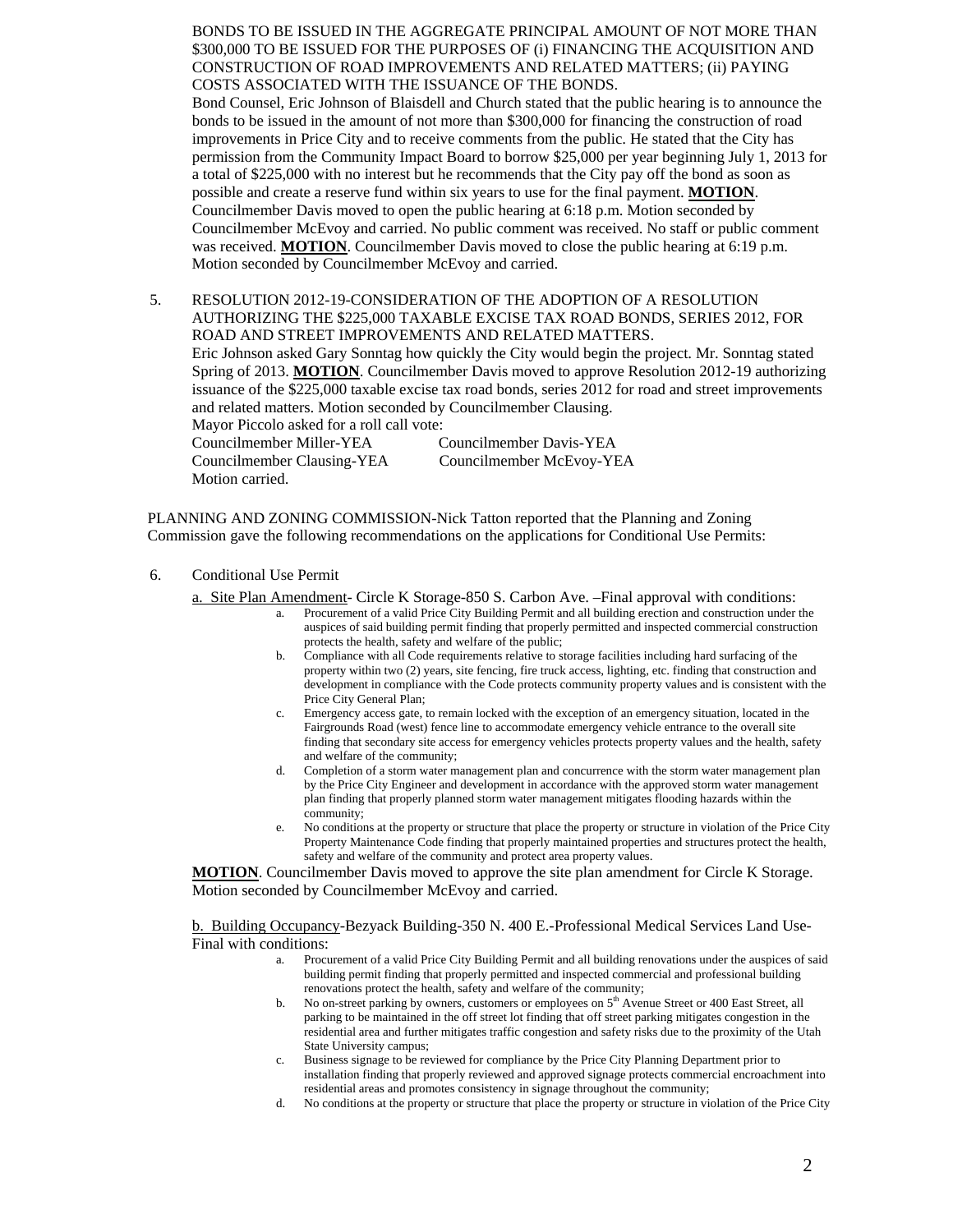Property Maintenance Code finding that properly maintained properties and structures protect the health, safety and welfare of the community and protect area property values.

**MOTION**. Councilmember Clausing moved to approve the building occupancy for the Bezyack Building. Motion seconded by Councilmember Miller and carried.

c. Site Plan Amendment-Pinnacle Canyon Academy School-650 E. 300 N.-Final with conditions and possibly no Hold Harmless agreement: a. Install necessary and required water and sewer utility service to the relocated classrooms in compliance

- with all Price City approved engineering plans and fire safety directives and installation time frames, final installation of secondary fire line of 900 gpm not to exceed two-hundred seventy (270) days from this approval finding that properly connected and installed utility services protect the health, safety and welfare of the community.
- b. Completion of a hold harmless liability waiver, if  $2<sup>nd</sup>$  water line and fire hydrant are not installed, within twenty (20) days as directed by the State Fire Marshall finding that installation of all water and fire lines may not be completed prior to school opening;
- c. Maintain a minimum of ninety-five (95) off-street striped and identified parking spots, calculated as the present average of possible driving students and faculty and five (5) visitor spaces finding that off-street parking mitigates traffic congestion in the neighborhood. Additional off-street parking may be required if the student, faculty, visitor average mix changes with growth of PCA.
- d. Relocation of the crossing guard, if required by Price City Public Safety, from the location at approximately 350 North 600 East to the intersection of 300 North 600 East including necessary safety signage finding that pedestrian safety will be protected and possible pedestrian accidents will be mitigated. Any relocation of the crossing guard to be coordinated with the Price City Police Chief and Price City Street Department Supervisor.
- e. Removal of all striped on-street parking along 300 North Street between 600 East and 700 East and installation/striping of a left turn lane from east 300 North onto 600 East as recommended by the Price City Public Works Department and finding that traffic and pedestrian safety will be improved. Restriping to be coordinated with the Price City Street Department.
- f. No authorized student drop off on 600 East or 300 North Streets, all student drop-off to be completed at the designated drop-off area on the drop-off loop road finding that limited drop-off zones mitigate pedestrian vehicle conflicts and promote safety.
- g. All driveway ingress and egress points on 300 North and 200 North to be a maximum of twenty-five feet (25') in width finding that 25' is the maximum driveway width within the zoning district.
- h. Drop-off loop road to be constructed in accordance with Price City approved engineering design, and installation completed within ninety (90) days finding that properly designed and constructed ingress and egress mitigates vehicular and pedestrian conflicts, provides property emergency vehicle access and protects the health safety and welfare of the community;
- i. Drop-off loop road and other emergency vehicle routes to be constructed such that the road will support up to 77,000 pound emergency vehicles finding that properly built emergency access roads protect the health, safety and welfare of the community.
- j. Drop-off loop road to have a maximum slope not exceeding eight percent (8%) finding that slopes in excess of 8% do not accommodate emergency vehicles and may impose a barrier to life safety.
- k. Drop-off loop road to maintain a minimum forty-three foot (43') turning radius finding that narrower turning radius' do not accommodate emergency vehicles and may impose a barrier to life safety.
- l. Emergency vehicle access to south side of temporary classrooms from loop road to be maintained free from obstruction and minimum turn-around area available finding that emergency vehicle access protects the health, safety and welfare of the community;
- m. All snow loading from all parking lots and private roadways to be maintained on-site and not placed within the public right-of-way finding that restricting snow placement within the public right-of-way mitigates possible traffic accidents.
- n. Installation of a six foot (6') high sight obscuring fence extending from the southwest corner area of the classroom buildings and extending around the south property line at the edge of the parking lot and to a point parallel with the southeast corner of the classroom buildings, minimum, finding that fencing at that location provides a land use separation from the residential uses to the south and limits access through the area by students, faculty and visitors.
- o. All area, security and parking lot lighting in the "upper" lot and vicinity, as well as other areas at the site, to be angled away from surrounding residential uses finding that restricting light transference to neighboring properties may prevent conflicts with neighboring land uses.
- p. Completion of a qualified storm water management plan and construction of any resulting necessary storm water control facilities within ninety (90) days and concurrence with the storm water management plan, construction and installation by the Price City Engineer and all development in compliance with the City Engineer approved storm water management plan and any direction stemming therefrom by the Price City Engineer finding that properly planned and managed storm water runoffs protect people, structures and property from flooding and other storm water related problems.
- q. Completion of a private utility agreement with the Price City Public Works Department and recorded at the County Recorder's Office, if required, finding that private utility agreements serve to protect public infrastructure and ensure maintenance on private utilities connected to the Price City public system thereby protecting the health, safety and welfare of the community.
- r. Completion of a public infrastructure development agreement with the Price City Public Works Department, if required, and submission of the required public infrastructure financial surety, if required, finding that properly agreed to and secured public infrastructure installations protect the financial interest of the overall community.
- s. Copies of all as built construction plans, building plans and all inspection reports to be provided to Price City finding that submission of such is a statutory requirement and aids Price City in resolving any possible future development, conflicts or situations at the site.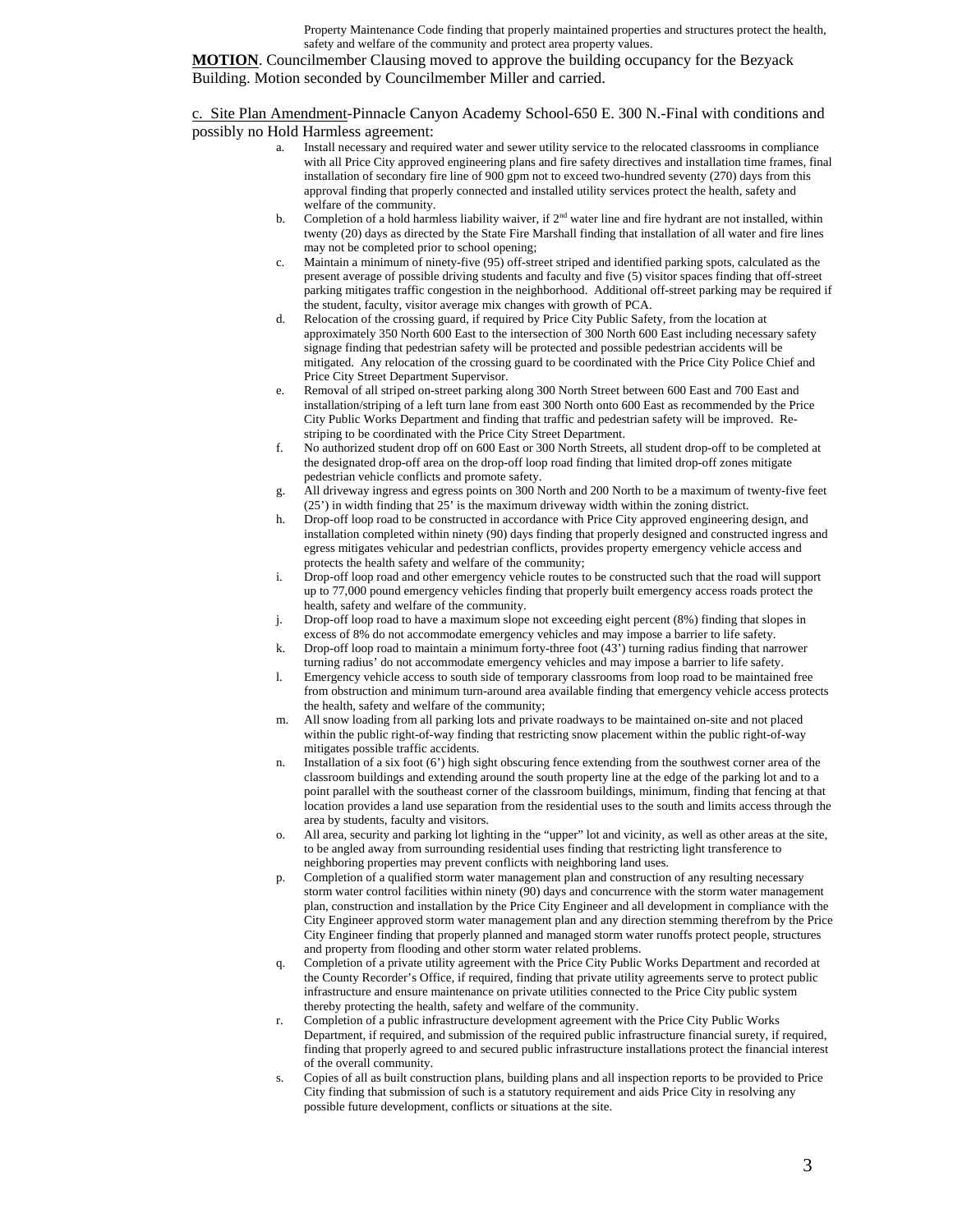- t. Future gymnasium located at the northwest area of the site is hereby authorized as indicated on the site plan and only as indicated and authorization is conditional upon ninety (90) day advance submission of copies of building plans, construction document and inspection reports and authorized utility connections as necessary at the time of development of the gymnasium.
- u. Occupancy of relocated structures only upon final occupancy determination by private building inspector and any conditions of occupancy thereby required by the private building inspector, and installation of  $2<sup>nd</sup>$ water line and fire hydrant or completion and submission of Hold Harmless agreement identified in item "b", submission of final occupancy report by private building inspector to Price City, finding that submission of inspection and occupancy report is required by State statute and fire safety compliance protects life safety;
- v. Upon determination of final structure occupancy by private building inspector, Price City building inspector to be contacted to provide a courtesy walk-through inspection and submission of recommendations, if any, finding that the courtesy walk-through is authorized by State statute.
- w. Completion of an overall site master plan and submission to Price City prior to December 1, 2012 indication the overall final site permanent build out plan allowing Price City time and opportunity to address development and permitting issues for future site development in advance finding that advance planning mitigates conflicts as development occurs;
- x. No conditions at the property, property frontages or structures that may be a property or structure violation of the Price City Property Maintenance Code finding that properly maintained properties protect community property values.
- y. Completion and submission of a signed development agreement between PCA and Price City detailing and obligating PCA to the conditions of approval finding that properly understood and agreed to development condition promote long-term high quality and safe development within Price City.

**MOTION**. Councilmember Miller moved to approve the items based on staff recommendations and inclusive of all conditions enumerated above. Motion seconded by Councilmember McEvoy and carried.

CONSENT AGENDA-Councilmember Miller moved to approve the Consent Agenda items 7 through 18 with item #12 removed for discussion at the beginning of the meeting. Motion seconded by Councilmember Clausing and carried.

7. MINUTES

a. August 8, 2012 City Council Meeting

- 8. DOMESTIC VIOLENCE AWARENESS-Authorization to post a banner and several crosses at the Peace Gardens for the month of October 2012 for Domestic Violence Awareness and to having the 4th Annual Run/Walk Away Domestic Violence Event beginning at the Peace Gardens and ending at the Carbon Recreation Center on October 6, 2012.
- 9. POOL-Authorization to approve College Student Pass fees for the Price City Wave Pool.
- 10. CLASS C ROADS AND CITY PAVEMENT-Project 9C-2012-It is recommended that Schedule A, Cape Seal be awarded to the low bidder-M & M Asphalt totaling \$80,808.00 and the Schedule C, Paint Striping be awarded to Premier Striping totaling \$23,421.00. Schedule B will not awarded due to the bid being over budget.
- 11. BUSINESS LICENSES-Authorization to approve a business license for Eastern Utah Physical Medicine & Pain Center-Dr. Russell Beecher at 945 W. Hospital Drive, High Desert Orthopedics & Sports Medicine-Dr. Kelly Jensen at 280 N. Hospital Drive and Eastern Utah Family Medicine-Dr. Matthew Brady at 280 N. Hospital Drive
- 12. CARBON HIGH SCHOOL- Ratify. Authorization to match Carbon High School's Wave Pool Reservation fee to use the pool on August 22, 2012 from 7-9 p.m. for a back to school party for all students attending Carbon High School. Price City will donate \$142.50 and Carbon High will be responsible for \$142.50.
- 13. STREET CLOSURE-Consideration and possible approval for the closure of 200 North Street from Carbon Avenue west to 50 West to accommodate Notre Dame Oktoberfest, September 28-29, 2012.
- 14. RESOLUTION 2012-16 Consideration and possible approval of a Resolution adopting the Price City Capital Improvement Plan and associated storm water utility rates.
- 15. RESOLUTION 2012-17 Consideration and possible approval of a Resolution adopting a job description for Lead Worker, Parks and Cemetery Department. Ref Memorandum to Council dated August 15, 2012.